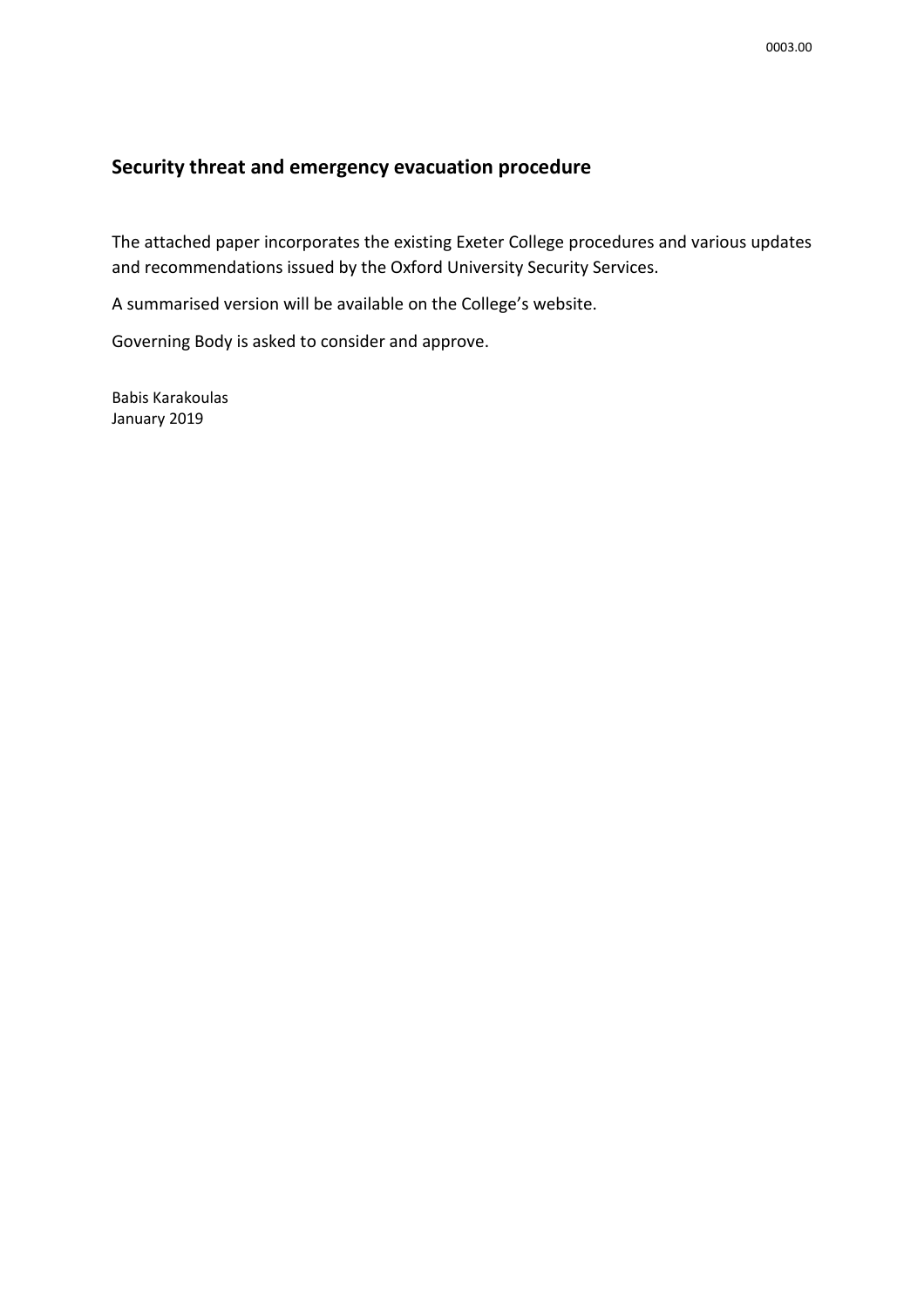

# **Exeter College**

# GUIDANCE TO BE CONSIDERED IN DEALING WITH BOMB THREATS, SUSPECT PACKAGES AND EMERGENCY EVACUATION PROCEDURES

| <b>Personal Telephone Numbers</b>        | <b>College</b> | <b>Mobile</b> | <b>Home No</b> |
|------------------------------------------|----------------|---------------|----------------|
| Head Lodge Porter – Chris Probert -      | 279991         | 07790 292680  | 01865 371581   |
| Junior Dean – Cristina Dumitru -         | 279615         | 07807 726144  |                |
| Rector – Sir Rick Trainor -              | 279647         | 07799 626096  |                |
| Sub Rector – Prof K Sigloch -            | 279608         | 07718 535695  |                |
| Finance & Estates Bursar – Mr W Jensen - | 279628         | 07802 286001  |                |
| Domestic Bursar – Mr Babis Karakoulas -  | 279658         | 07786320039   |                |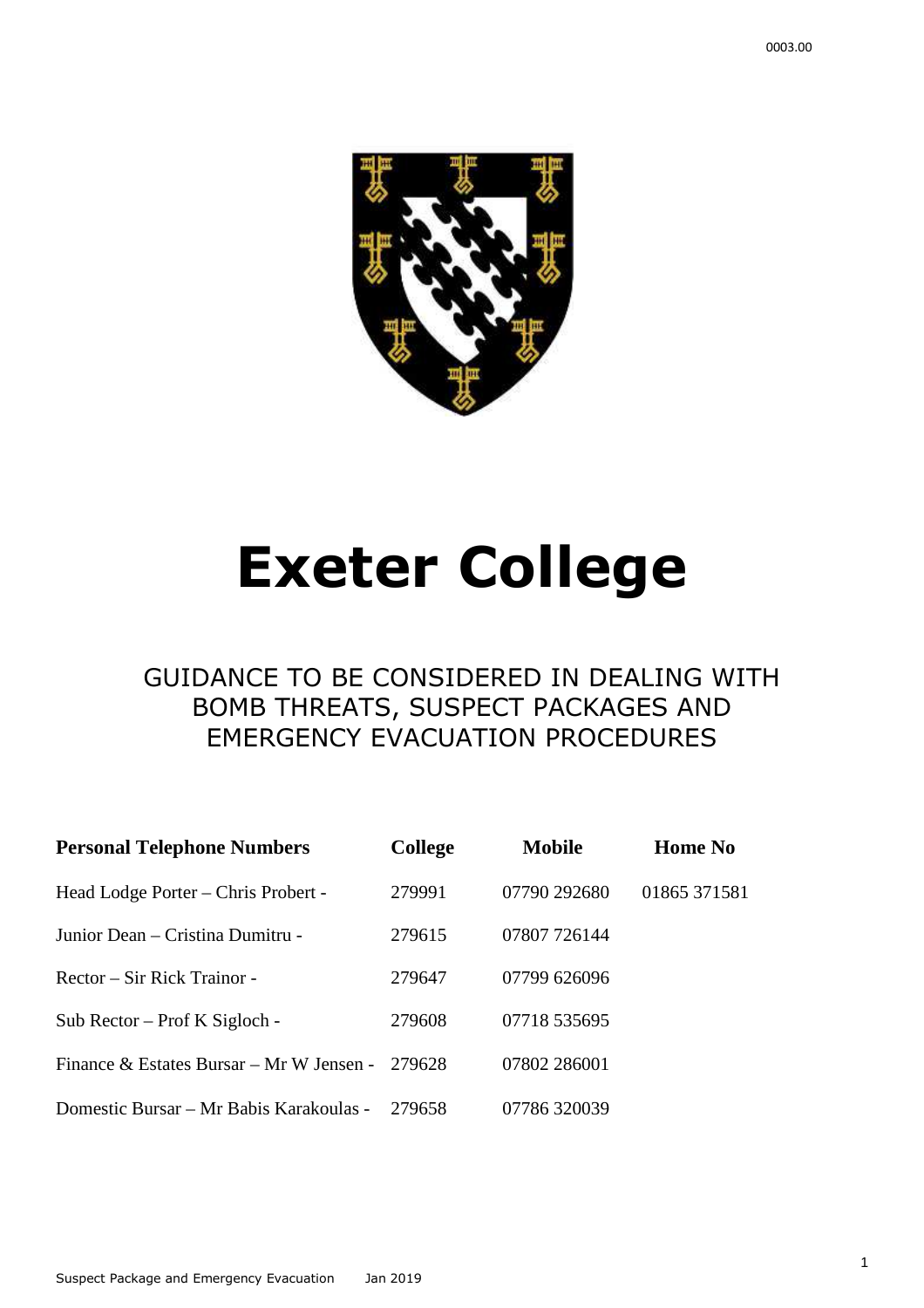#### **Contents:** 1. Introduction

- 2. Options to be considered
- 3. Full or Partial Building Search
- 4. Suspicious Letter
- 5. Suspicious Package

6. Bomb Threat Warning and Evacuation Procedure

Appendix 1: Advice on building search

Appendix 2: General advice on bomb hoax and threat

Appendix 3: Bomb threat call proforma for call taker

Appendix 4: Advice for dealing with suspect packages

Appendix 5: Advice for dealing with suspicious devices

Appendix 6: Evacuation of the College premises.

#### **1.0 Introduction**

1.1 The following guidance is provided to assist in the development of the processes and procedures to be adopted in the event of a bomb threat, suspect package or emergency evacuation procedure occurring at Exeter College Main Site.

1.2 Notification of a potential bomb threat or explosive device on the premises may come via a number of means:

- *1. Telephone or e-mail bomb threat*
- *2. Suspicious letter or package in the mail*
- *3. Suspicious unattended package discovered in an unusual location*
- *4. Direct police communication*

1.3 In all cases the decision on the immediate action to be taken is the responsibility of the Domestic Bursar, the Finance & Estates Bursar or the most Senior Manager present at the time. This decision should be made in consultation with the Oxford University Security Services (OUSS). Thames Valley Police will offer advice on the appropriateness of evacuation using their bomb threat assessment model; however the decision to evacuate is the responsibility of the Bursar or the most Senior Manager present at the time, who will act as the **Incident Controller.** 

1.4 The importance of staff training and familiarisation cannot be underestimated in ensuring the effective and appropriate response to incidents. Heads of Departments should seek to incorporate this advice and guidance into regular exercises to ensure staff are fully familiar with the procedures contained within their specific Departmental plans. Reception and switchboard teams, those responsible for Facilities Management and staff nominated to perform a specific role in any plan should be particularly familiar with the local Departmental plan and this advice.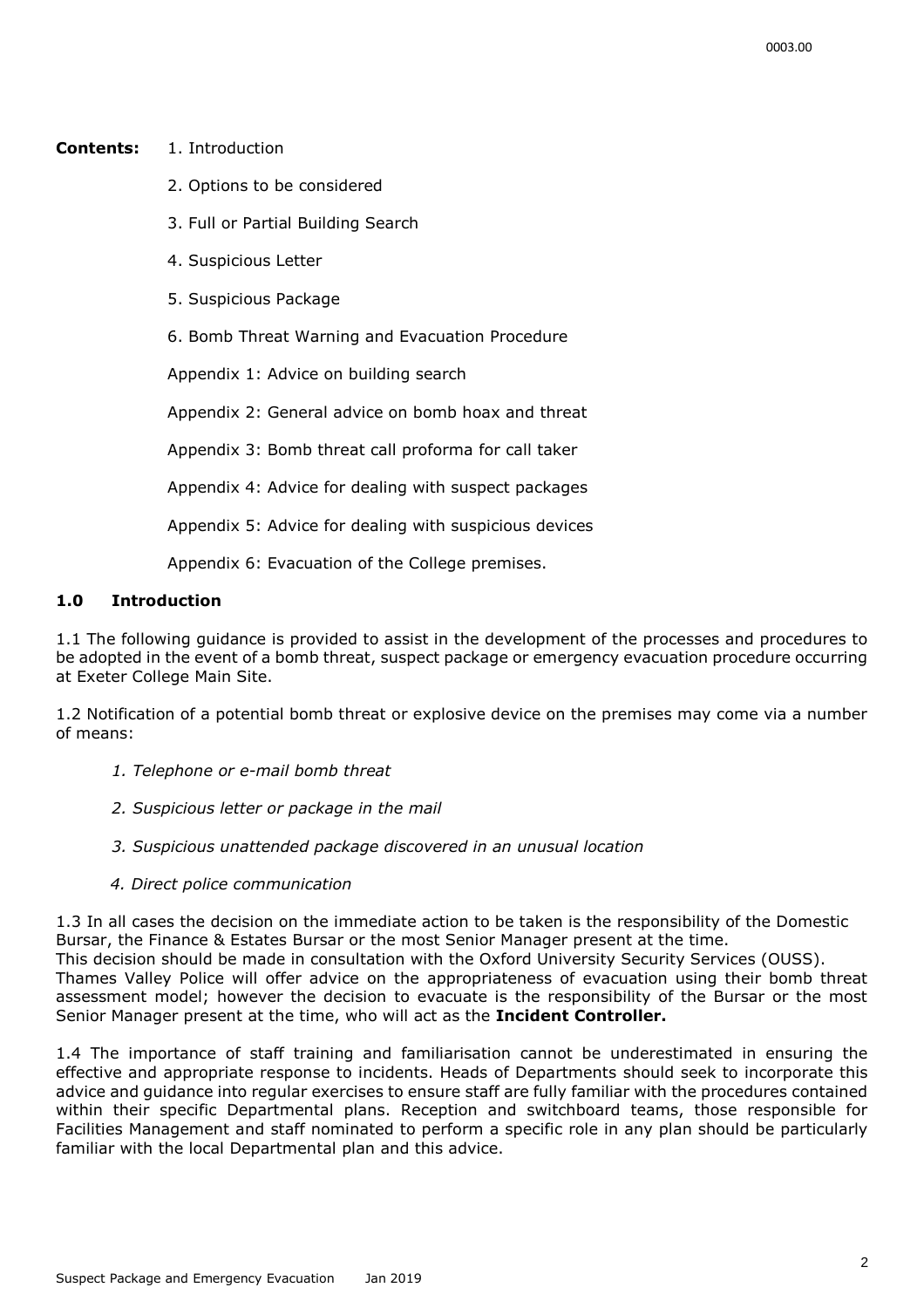## **2.0 Options to be considered**

2.1 When a notification of a potential bomb threat or explosive device on the premises is received there are a number of options that should be considered by the Domestic Bursar, the Finance & Estates Bursar or the most Senior Manager present at the time.

An assessment of the facts should be undertaken when deciding on the most appropriate option to be used. This should be done in conjunction with the advice and guidance of the Police and the OUSS. **If there is any doubt about the correct course of action the safety and security of staff and students should be the overriding factor.** 

#### **Option 1: Take no action**

If, based on Police and OUSS advice, it appears there is nothing to indicate a genuine threat to the safety of staff or the integrity of the building then no immediate overt action is required. However; there may be a need for the College, OUSS or Police to investigate the original incident that gave rise to the assessment.

#### **Option 2: Full or Partial Building Search**

Where there is doubt as to the existence or not of a genuine threat and based on Police or OUSS advice, a search by locally nominated members of staff, familiar with the building, can be an effective way of negating any possible threat and maintaining staff safety.

#### **Option 3: Full or Partial evacuation**

If it is not possible to negate a threat or a clear threat exists then, with Police or OUSS advice a full or partial evacuation may be an appropriate option.

#### **3.0 Advice on Full or Partial Building Search**

3.1 Searches may be undertaken as a matter of routine or in response to a specific warning. It is not always necessary to evacuate the premises before carrying out a search. Best practice is to have in place as part of the College procedures a comprehensive, tested and exercised search plan with which nominated staff are familiar and competent.

It is Police and OUSS policy not to conduct a search as they are not familiar with the normal layout of the building and its contents. It is much more effective for staff that know specific areas to check them for suspicious items.

Detailed advice on how this should be conducted is contained at **Appendix 1** 

Priority should be given to searching evacuation routes and public areas, the search must be very thorough. Those undertaking the search should seek to identify items that:

- *Should not be there.*
- *Cannot be accounted for.*
- *Are out of place.*

If a suspicious object is found:

- *Do not touch the object*
- *Clear people from the immediate area*
- *Leave doors and windows open*
- *Contact the Police (999) and OUSS via the emergency number 89999*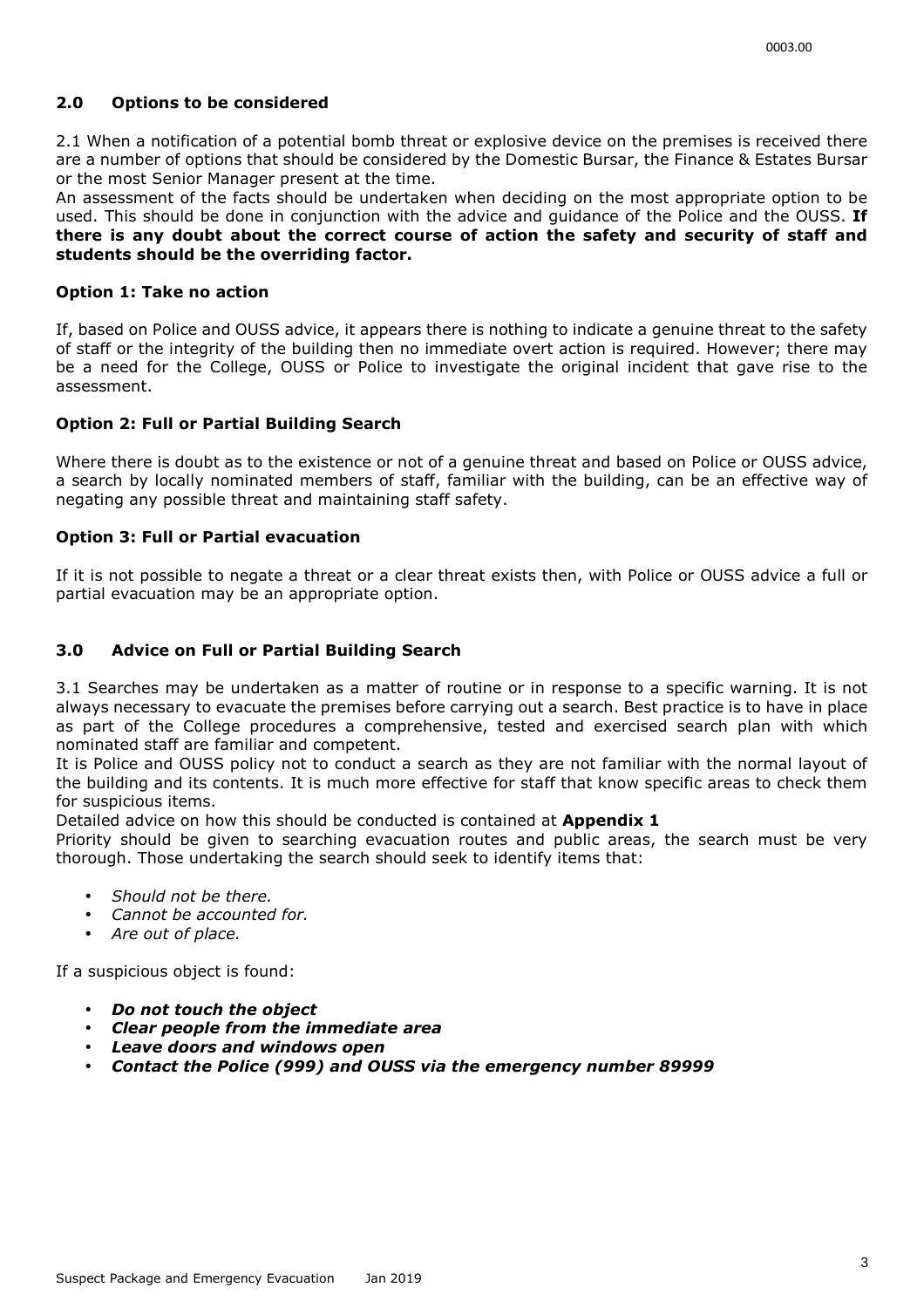## **4.0 Suspicious Letter/Package in Mail**

The suspicious letter/package should be placed on a sturdy flat surface in the Lodge area. The Lodge and adjacent rooms should be evacuated. Police and OUSS should be contacted and details of the letter/package given including the factors that make the letter/package suspicious. Detailed advice is contained at **Appendix 4** 

## **5.0 Suspicious Package/Object Discovered in Unusual Location**

Do not touch the suspicious object. Try to discover its owner. Remain calm. It may be necessary to partially evacuate the area around the suspect object in a controlled manner, (i.e. advising route to be taken) – activating the agreed Departmental bomb alert procedure may not be advisable at this stage as people may evacuate through a potentially dangerous area. Police and OUSS should be contacted and details of the suspicious package/object given. Detailed advice is contained in **Appendix 5**

## **6.0 Bomb Threat Warning and Evacuation Procedure**

6.1 If a bomb threat is received by the Lodge switchboard, or any member of staff via telephone they should follow the advice contained in **Appendix 2** and record details of the call they received using the proforma at **Appendix 3.** They must notify the Police (999) and OUSS via the internal emergency telephone number **89999.** 

It is possible that a threat or warning may be received by other means e.g. e-mail. In this case immediate contact should still be made with Police and OUSS and a copy forwarded to: security.control@admin.ox.ac.uk

If a decision to evacuate the building is made the following should be considered:

6.2 Unlike a fire evacuation, during bomb threat evacuations personnel should take their belongings with them, all windows and doors should be left open. Internal lifts may be used as normal. College should have in place a pre-determined bomb alert and evacuation notification procedures, for example the sounding of the fire alarm or other like device.

6.3 Evacuated personnel should proceed to the designated assembly points or retreat to a minimum of 100 metres away from any building and await further instructions. (The assembly point may be different to that used for fire evacuation).

6.4 In common with fire evacuations it is good practice to nominate Wardens or other persons to carry out a check to ensure everyone has vacated the premises and to direct personnel to a safe evacuation area. Evacuated personnel should wait there for further instructions. A control point will be located at or near to the main building entrance unless otherwise directed by the Police. Main entrance/exit doors should be locked, after the building is cleared.

6.5 A small team of nominated College representatives and other senior members of staff must remain, in a safe area, to liaise with the Police on their arrival, assist in any search of the building and provide security at the location.

6.6 Following any evacuation the Bursar or the most senior manager present at the time will remain in control and declare the building safe for re-occupation. It is recommended that a safe, orderly and staged re-occupation of the building is managed by the nominated wardens or other managers.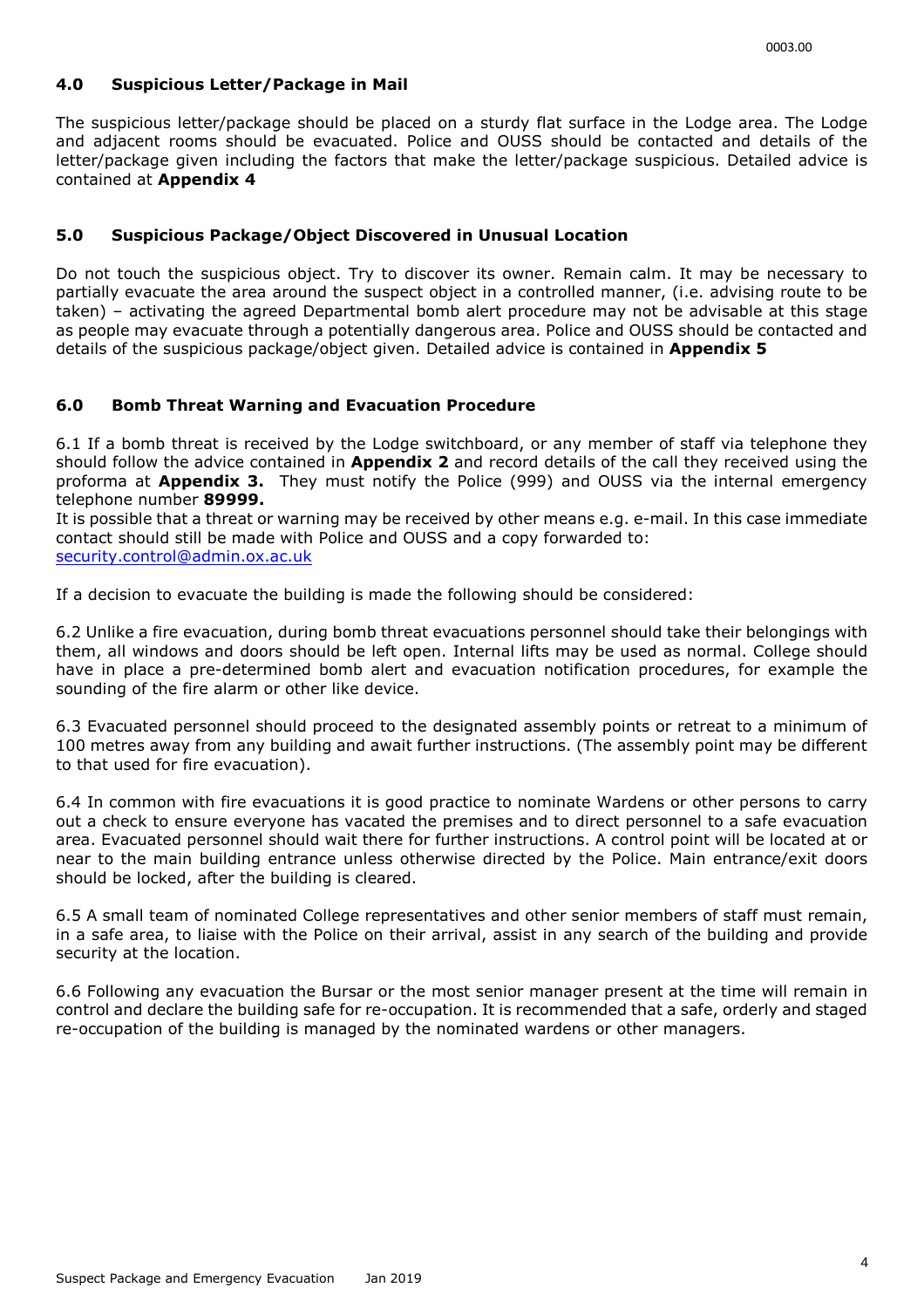#### **GENERAL ADVICE FOR A BUILDING SEARCH**

#### **Searches may be undertaken as a matter of routine or in response to a specific warning. It is not always necessary to evacuate the premises before carrying out a search.**

It is Police and OUSS policy not to search a building following receipt of a bomb threat. This is for two good reasons. Firstly, Police or OUSS are unlikely to know the layout of the premises and the various places in which a device could be concealed. Staff will know the layout of the premises, and be able to search more quickly and more thoroughly. Secondly, the Police or OUSS, unlike your staff, will not know what should be there. Consequently they will not so easily be able to spot anything which is out of place.

#### **Search Plan**

Best practice is to have in place as part of the College procedures a comprehensive, tested and exercised search plan with which nominated staff are familiar and competent. The geographical spread of a building or buildings may mean it is only considered practicable to conduct a search in the event that a particular area is identified as a target – say by a bomb threat call. Searches are, generally, only likely to be possible during daylight/office hours, when there are several staff on duty.

If a decision is made to conduct a search, Search Teams should be formed from staff nominated to search those areas with which they are most familiar. Numbers required will depend upon the size of the search task. The Domestic Bursar, the Finance & Estates Bursar or most senior manager present at the time will initiate a search by instructing members of staff – depending on who is on duty at any particular time – and allocating an area/rooms for each of them to search. OUSS may be able to assist in the formulation of search plans and the management of the search task and should be contacted for advice at an early stage.

#### **Search Objectives**

It is difficult to offer guidance to Search Teams about the appearance of bombs as they can be disguised in many ways. What the Search Teams are looking for is an unidentified object.

- *That should not be there*
- *That cannot be accounted for*
- *That is out of place*

#### **How to Search**

Although the way in which the teams conduct their searches will depend to some extent upon local circumstances and their local knowledge, they should conduct it in a logical and thorough manner. A search should begin at the entrance/threshold to the room/area. **Each searcher or team should first stand still and look around the room. They should note the contents of the room and make a quick assessment of those areas, which will need special attention. They should look for any unusual lights (including small light sources known as LED's which are often used in terrorist bombs). They should also listen carefully for any unusual noises, particularly ticking or whirring sounds. If nothing unusual is seen or heard, the search should begin.** 

#### **IF A SUSPICIOUS OBJECT IS FOUND**

- *Do not touch or move*
- *If possible, leave a distinctive marker near (not touching) the device.*
- *Move away from the device to a designated control point, leaving lights on.*

#### **The person finding the object should be immediately available for interview by the Police.**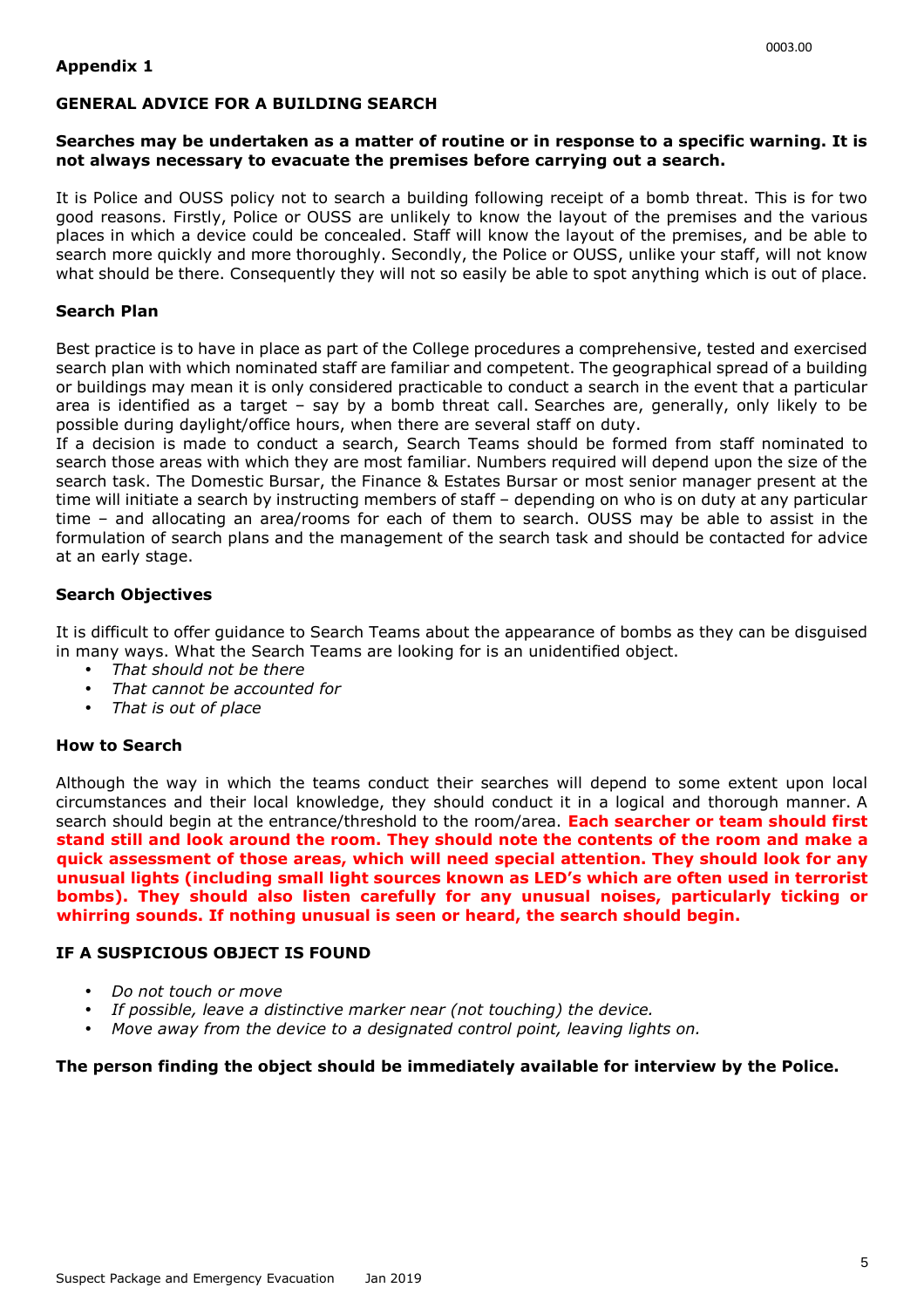#### **GENERAL ADVICE FOR EXETER STAFF CONCERNING BOMB HOAXES AND BOMB THREATS**

**The guidance below should be considered when delivering advice and guidance to staff on dealing with bomb hoaxes and bomb threats. In the interests of the safety of staff and students all instances should be treated as threats and evacuation procedures should be considered.** 

Often bomb threats come in anonymous telephone calls, e-mails or other means. All such calls should be reported to the Police and OUSS immediately and be kept confidential. Bomb hoaxes or bomb threats can also be mailed or even surreptitiously delivered. Again these must be reported to the Police and OUSS immediately and kept confidential. The OUSS standard response to such a threat is to refer to the Police for assessment.

The following process should be followed as soon as it is clear the caller is making a bomb threat:

**LET THEM FINISH THEIR MESSAGE WITHOUT INTERRUPTION**. If any response is essential as to a statement such as 'this is about a bomb, are you listening?' keep it to one or two words. Whilst the caller talks, note the message **EXACTLY.** If you have a recording device then use it. Listen for clues to:-

- *Caller's sex and approximate age*
- *Noticeable condition affecting speech such as drunkenness, laughter, anger, excitement or incoherence*
- *Peculiarities of speech such as accent, mispronunciation, speech impediment, tone and pitch of voice*
- *Background noises audible during the call such as music, traffic, talking or machinery*
- *Use the University Bomb Hoax / Bomb Threat Checklist if it is available (Appendix 3)*

#### **WHEN CALLER HAS GIVEN THEIR MESSAGE, TRY TO KEEP THEM IN CONVERSATION.**

#### **NOTE THE FOLLOWING**

- *Note whether the caller repeated the message or any part of it.*
- *Note the exact time of its receipt and the time when the call was completed.*
- *Write the message down IMMEDIATELY after the call as the exact wording is very important.*
- *Dial 1471 and make a note of the telephone number if it is available.*

#### **IMMEDIATELY AFTER THAT NOTIFY THE POLICE (999), OUSS ON THE INTERNAL EMERGENCY NUMBER 89999, THE DOMESTIC BURSAR, THE FINANCE & ESTATES BURSAR OR THE MOST SENIOR MANAGER PRESENT AT THE TIME.**

REPEAT THE MESSAGE **EXACTLY AS YOU RECEIVED IT**; THEN FILL IN THE OTHER DETAILS YOU WERE ABLE TO GET.

#### **BE CALM, LISTEN CAREFULLY, REPORT EXACTLY – the more information you can get the easier it will be to decide whether the warning was genuine or not.**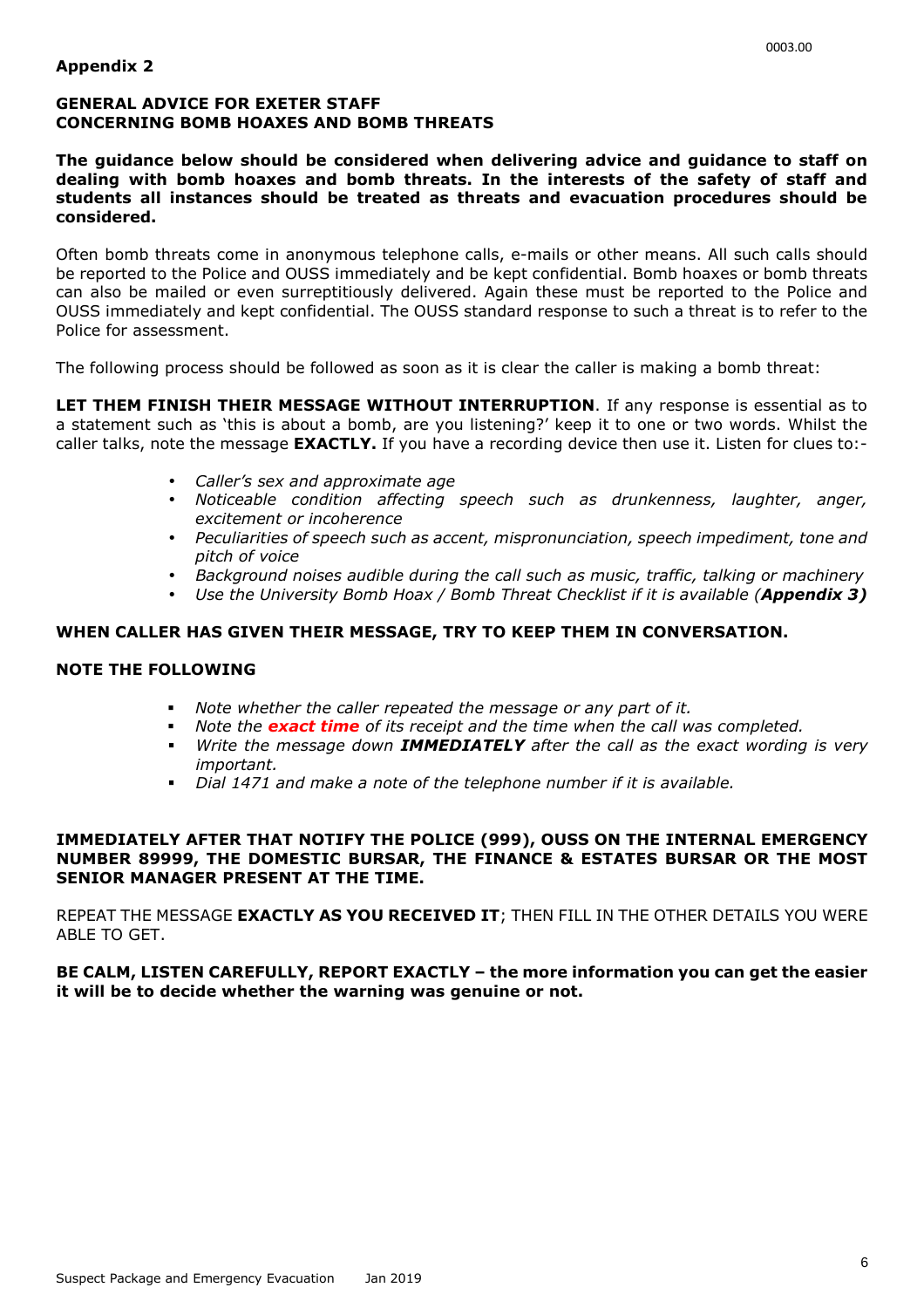| <b>Record time call begins:</b>                                                    |
|------------------------------------------------------------------------------------|
| Ask the following questions:                                                       |
|                                                                                    |
|                                                                                    |
|                                                                                    |
|                                                                                    |
|                                                                                    |
|                                                                                    |
|                                                                                    |
|                                                                                    |
|                                                                                    |
| Note time call completed: _____________<br>Dial 1471 & note number shown (if any): |

#### **Inform the Police (999), OUSS giving full details, on emergency number 89999, the Domestic Bursar, the Finance & Estates Bursar or the most Senior Manager present at the time, The following part should be completed once the caller has hung up.**

| Length of call: ______________________________                                    |
|-----------------------------------------------------------------------------------|
| Number at which call was received (i.e. your extension number): _________________ |

## **About the Caller (please tick)**

| Sex of caller (please tick): Male $\Box$ Female $\Box$ Not sure $\Box$ |  |  |
|------------------------------------------------------------------------|--|--|
| Nationality:                                                           |  |  |
| Age: Child $\Box$ Young $\Box$ Old $\Box$ Not sure $\Box$              |  |  |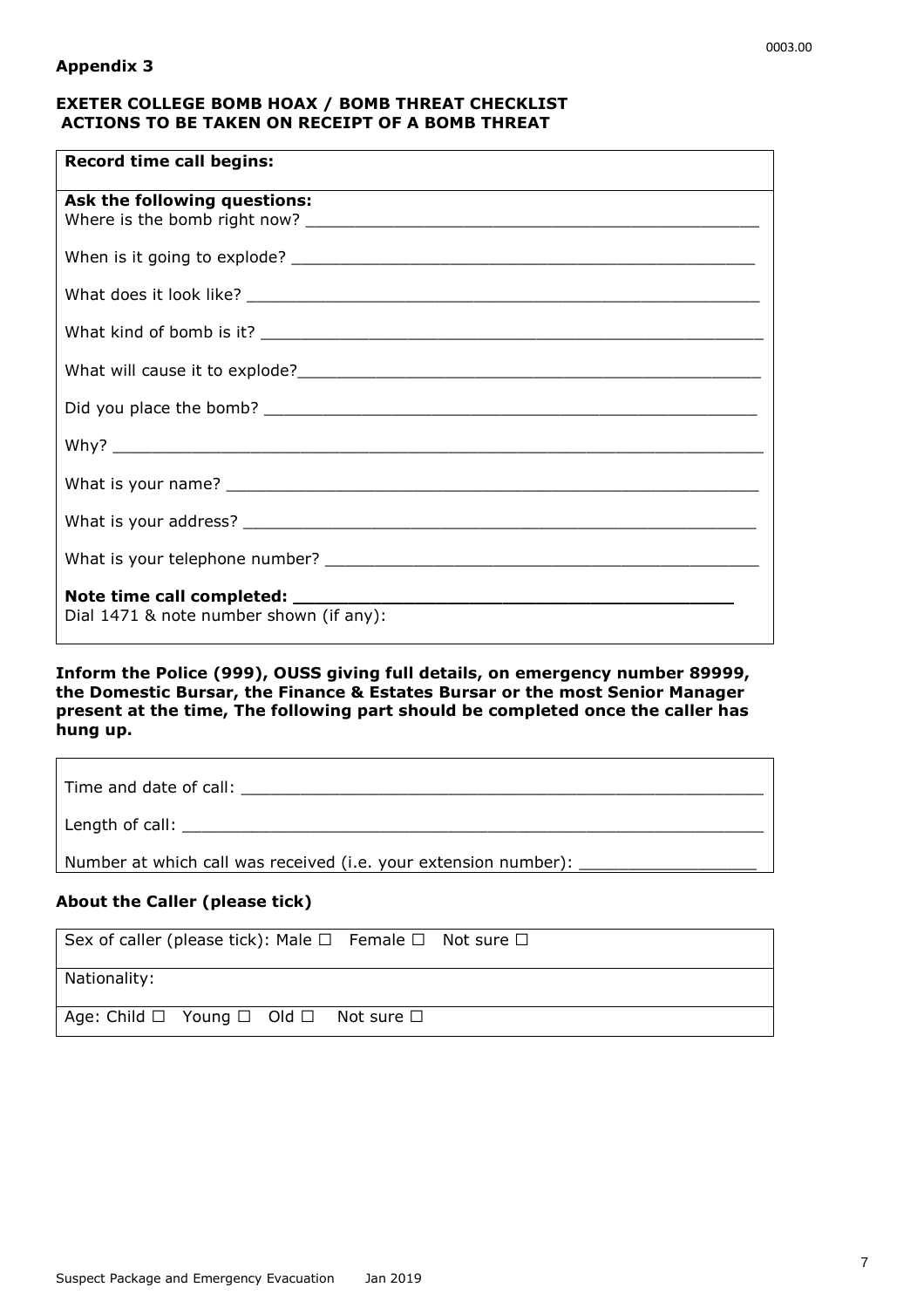## **Threat Language (please tick)**

| Well spoken? $\square$                  | Irrational? $\square$ |  |  |
|-----------------------------------------|-----------------------|--|--|
| Taped message? $\Box$                   | Offensive? $\Box$     |  |  |
| Incoherent / Rambling? $\square$        |                       |  |  |
| Message read by threat-maker? $\square$ |                       |  |  |

### **Caller's voice (please tick)**

| Calm? $\square$                                 | Crying? $\square$  | Clearing<br>throat? | Angry? $\square$ |  |
|-------------------------------------------------|--------------------|---------------------|------------------|--|
| Nasal? $\square$                                | Slurred? $\square$ | Excited? $\square$  | Stutter? □       |  |
| Disguised? $\square$                            | Slow? □            | Lisp? $\square$     | Rapid? $\square$ |  |
| Deep? $\square$                                 | Hoarse? $\square$  | Soft? □             | Serious? □       |  |
| Laughter? $\square$                             |                    | Rational? □         |                  |  |
| Accent If so what type?                         |                    |                     |                  |  |
| Familiar? If so, whose voice did it sound like? |                    |                     |                  |  |

## **Background sounds (please tick)**

| Street noises? $\Box$   | House noises? $\Box$ | Animal noises? □            | Crockery? $\Box$   |
|-------------------------|----------------------|-----------------------------|--------------------|
| Traffic? $\square$      | Aircraft? $\square$  | Railway? $\square$          | Boats/Docks? □     |
| Voice / talk? $\square$ | Children? $\square$  | Static? $\square$           | Clear? $\square$   |
| PA system? $\Box$       | Booth? $\square$     | Music? $\square$            | Factory machinery? |
| Pubs? $\Box$            |                      | Office machinery? $\square$ |                    |

 $\overline{\phantom{a}}$  , and the set of the set of the set of the set of the set of the set of the set of the set of the set of the set of the set of the set of the set of the set of the set of the set of the set of the set of the s

Were there any interruptions to the call? Yes  $\Box$  No  $\Box$ Give Details

Other remarks

Signature \_\_\_\_\_\_\_\_\_\_\_\_\_\_\_\_\_\_\_\_\_\_\_\_\_\_\_\_\_\_\_\_\_Date\_\_\_\_\_\_\_\_\_\_\_\_\_

Print name \_\_\_\_\_\_\_\_\_\_\_\_\_\_\_\_\_\_\_\_\_\_\_\_\_\_\_\_\_\_\_\_\_\_\_\_\_\_\_\_\_\_\_\_\_\_\_\_\_\_\_\_\_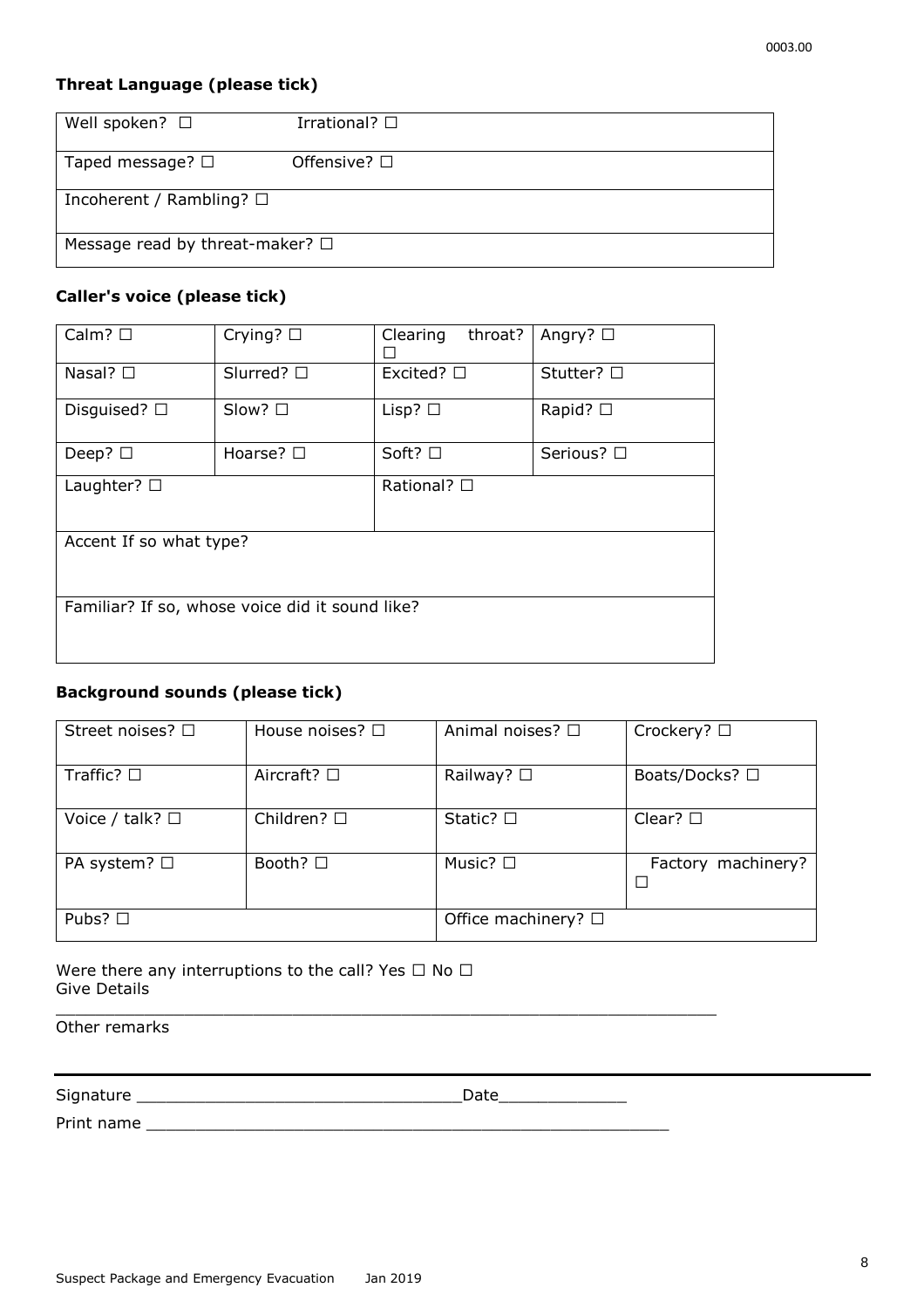#### **GENERAL ADVICE FOR EXETER STAFF CONCERNING SUSPECT PACKAGES**

#### **SUSPECT PACKAGES**

Suspect packages sent through the post are not likely to be in large parcels but rather in flat letters, or in packets the size of a book. However they can be of any shape or size and anything suspicious should be reported to the Domestic Bursar, the Finance & Estates Bursar or the most Senior Manager present at the time.

**REMEMBER** – You should not move them. They may explode on opening, so look out for:-

- *The postmark and any name and address of sender.*
- *The writing, which may be stencilled.*
- *The balance, which, if uneven, is suspect.*
- *The weight, if it seems excessive for the size treat as suspect.*
- *Any protruding wires, (even the best-prepared devices can become undone in transit) treat as suspect.*
- *Any hole, (like pinholes) in wrapping or envelope.*
- *Greasy marks, on wrapping or envelope, which could be from 'sweating' explosives.*
- *The smell, some explosives have an aroma of marzipan or almonds.*
- *The 'booby' trap, could be one envelope tightly taped or tied with string inside another, examine both for indications listed above.*

#### **You must remember the following:**

- *Keep calm.*
- *Don't move it.*
- *Don't open it.*
- *Don't let anyone else interfere with it.*
- *Don't place in a container.*
- *Don't place on the floor or in a corner.*
- *Do put it on a flat surface.*
- *Ensure that it is easily identifiable to Emergency services.*
- *Evacuate adjacent rooms.*
- *Call the Police (999) and OUSS on the Emergency number 89999.*

#### **IF IN DOUBT – CALL THE DOMESTIC BURSAR ON 79658, OR THE FINANCE & ESTATES BURSAR ON 79628.**

#### **ALSO CALL OUSS TO PUT THEM IN THE PICTURE. Emergency internal number 89999**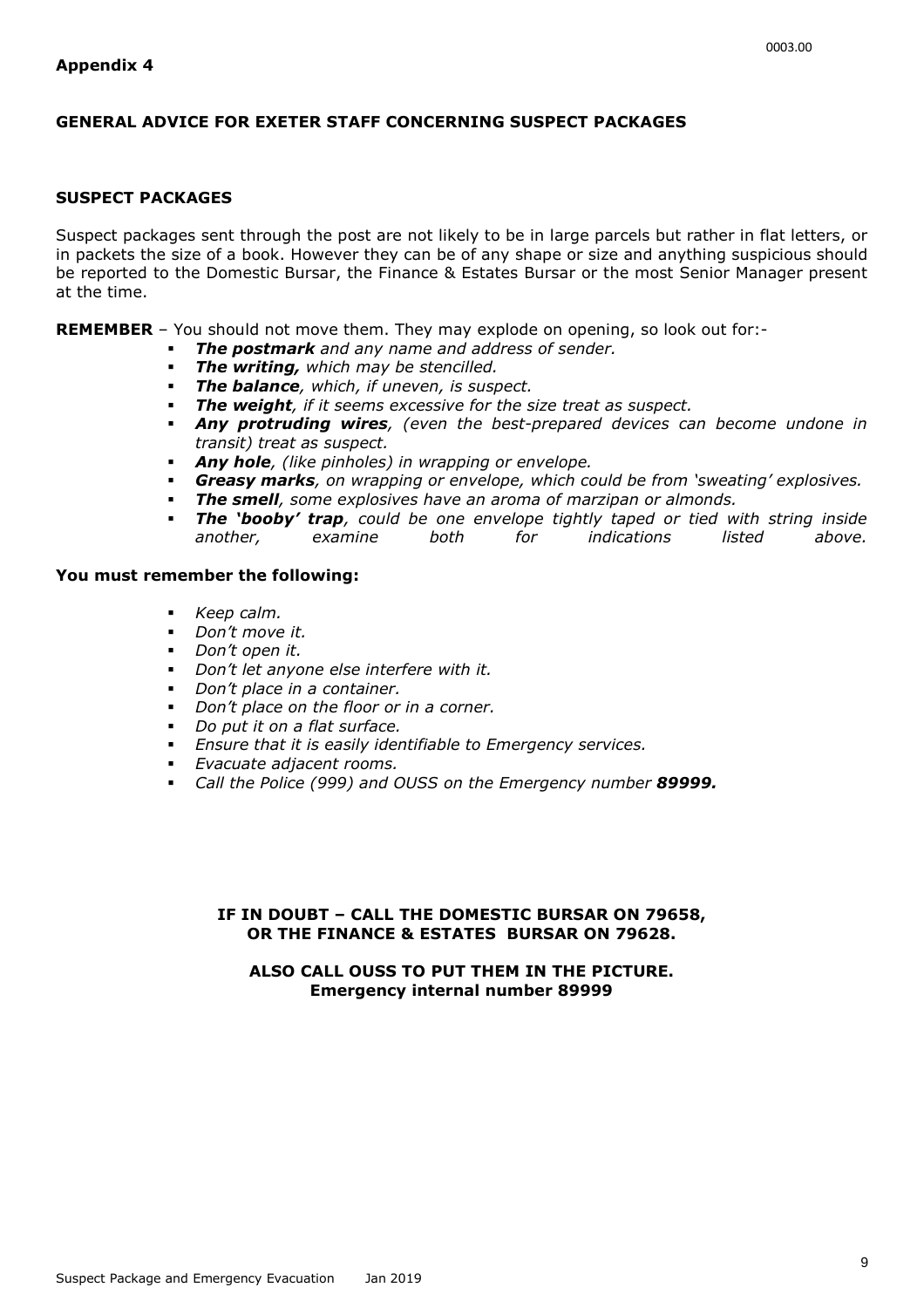#### **GENERAL ADVICE FOR EXETER STAFF CONCERNING SUSPECT DEVICES**

#### **Suspect Devices**

Bombs placed within sports bags, holdalls, rucksacks or litterbins are usually designed to cause personal injury and disruption. They can be of varying size and weight, but they all have the potential to be fatal.

On discovery of a possible suspect device notify **the Police (999), the Domestic Bursar on 79658, the Finance & Estates Bursar on 79628** and OUSS using the internal emergency number **89999**. You will need to give them as much information as possible on the container and the location (see below). OUSS will then liaise with the Police where required and dispatch an officer to the suspect device location.

#### **You must remember the following:**

- *DO NOT attempt to open the device.*
- *DO NOT move it.*
- *DO NOT place it within a vehicle or other container.*
- *DO NOT tamper with it in any way.*
- *DO NOT allow anyone else to interfere with it.*

#### **You will need to give as much information as possible when reporting a suspect device. Make a note of the following (if it appears safe to do so)** –

- *Type of container.*
- *Size of container.*
- *Does the container appear full/bulging?.*
- *Identifying mark on container.*
- *Its exact location.*
- *Nearest property.*
- *Are there any similar items nearby?.*
- *A description of the person placing the device.(If known)*

#### **Personal Safety:**

If you think you are dealing with an obvious bomb or a confirmed suspicious item, initially move yourself and anyone nearby to an area which is:

- *Not in the direct line of sight of the item.*
- *More than 100m away from a small item*
- *Behind hard cover i.e. solid object.*
- *Further Police or OUSS advice on safe distances, cordons and assembly points will be given.*

#### **IF IN DOUBT – CALL OUSS Emergency internal number 89999**